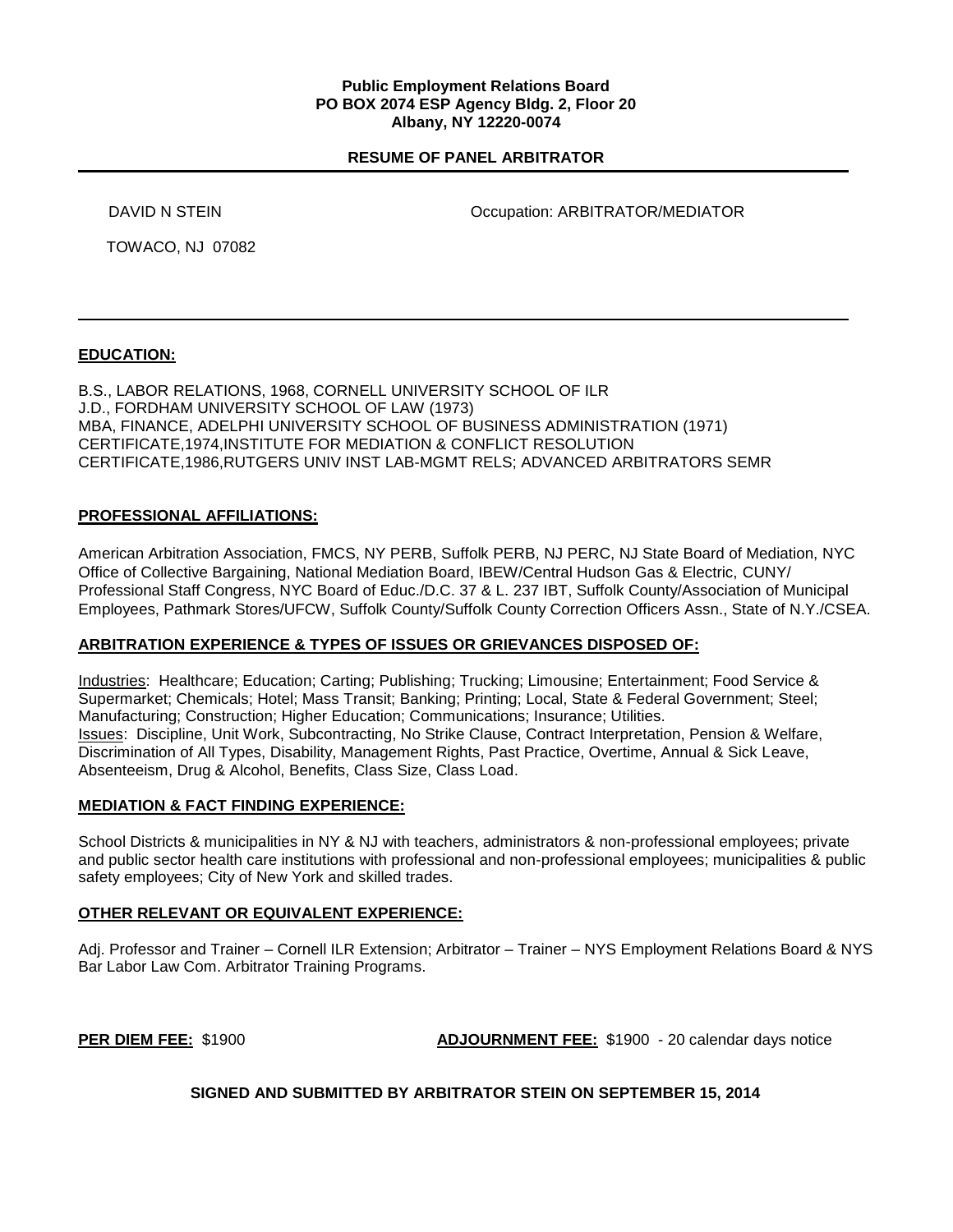### **Public Employment Relations Board PO BOX 2074 ESP Agency Bldg. 2, Floor 20 Albany, NY 12220-0074**

## **BILLING DISCLOSURE STATEMENT**

### ARBITRATOR'S NAME: **DAVID N STEIN**

The following is a description of my fees and expenses:

## A) HEARING TIME.

(1) My per diem is **\$1900** for each day or any part thereof spent hearing a case.

(2) If a hearing day exceeds \_**7**\_ hours, I charge:

\_\_\_\_\_ a second full per diem \_\_**X**\_\_ a prorated per diem

\_\_\_\_\_ no additional charge \_\_\_\_\_\_\_\_ other (describe)

(3) Additional comments: CHARGE DEPENDS ON FACTS AND CIRCUMSTANCES

# B) STUDY TIME.

(1) I charge **\$1900** for each day spent in preparation of the opinion and award.

(2) This charge **X** will will not be prorated for partial days devoted to such preparation.

(3) Additional comments: NO PRORATION FOR FIRST DAY OF STUDY AND PREPARATION

### C) TRAVEL TIME AND EXPENSES.

(1) When travel time plus hearing time exceeds \_\_**3.5**\_\_ hours in a calendar day:

\_ **\_** Not applicable (no additional charge)

\_\_**X**\_\_ I charge as follows (describe): .5 DAYS ON SAME DAY; ON PRIOR OR SUBSEQUENT DAY - DAY FOR DAY.

(2) I charge for actual, travel-related expenses incurred in connection with the case \_**X**\_\_YES \_\_\_\_ NO.

Where appropriate, a mileage charge for auto travel will be billed at:

**\_\_ \_\_** prevailing IRS rate \_\_**X**\_\_ other (describe): \$.40 PER MILE

(3) When the scheduled hearing day(s) requires an overnight stay:

\_\_\_ There is no charge, other than for lodging and subsistence.

\_\_**X**\_ I charge as follows (describe): SEE C(1) ABOVE

(4) Additional Comments: